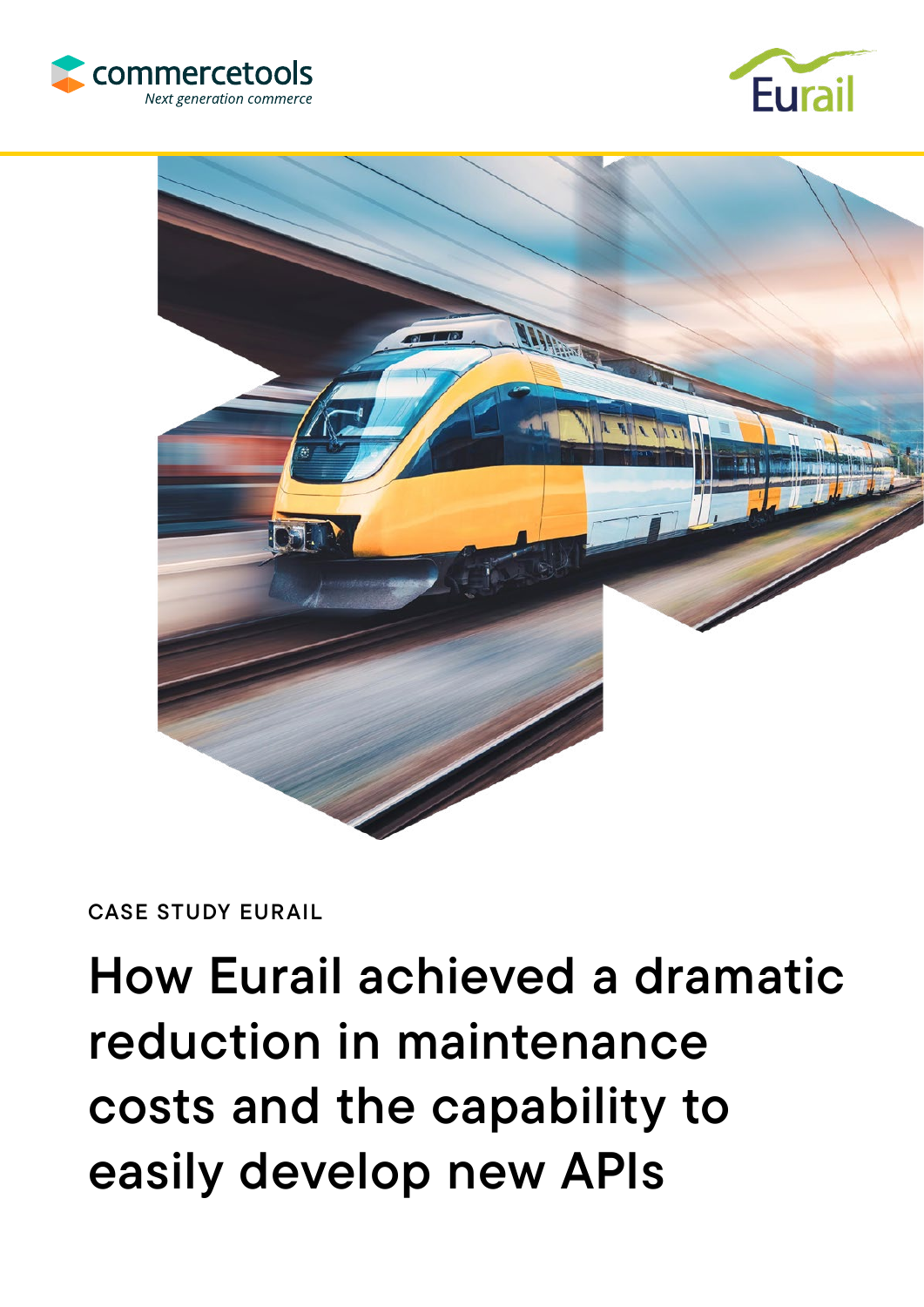

Eurail was established in 2006 with the goal of convincing everyone that visiting Europe with one of our rail passes is the best way to discover the continent.

With a Eurail Pass travelers of all ages can use an expansive network of train and ferry connections to travel in and between up to 31 countries. Eurail B.V. is owned by more than 35 European railway and ferry companies, and is headquartered in Utrecht, the Netherlands.

COMPANY SIZE 26 Million USD

MARKETS **Global** 

**HEADQUARTERS** Utrecht, Netherlands

INDUSTRY Travel

BUSINESS MODEL B2C, B2B

WORKED WITH PARTNERS Valtech, Dept, Tricode, Adobe EM

## The Challenge

As an online pure player, Eurail interfaces with their consumers exclusively via their webshop(s) as well as through email and social media. This posed several challenges for the commerce transformation project. First, the websites had to be easy to navigate and user-friendly for consumers, while being easy for developers to use. Second, because several rail and ferry companies partner with Eurail, B2B interfaces were a high priority. But the biggest challenge was that the new CMS had to be implemented during active operations with no site downtime.

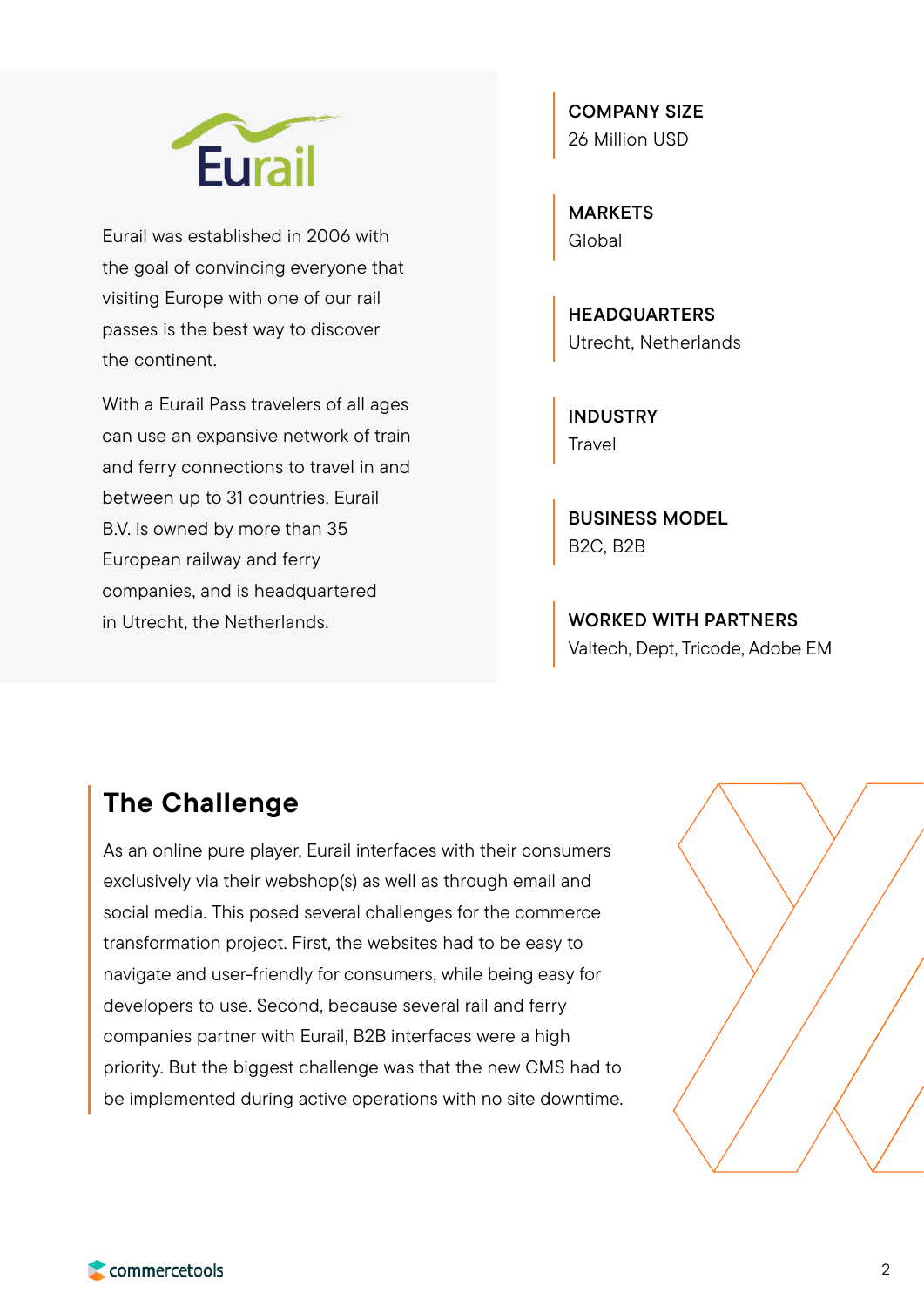

# The Solution

Eurail opted for a hybrid approach to content and commerce; selecting the commercetools platform on the backend and Adobe Experience Manager (AEM) for content management on the frontend. Because commercetools has an API-first architecture, it provides all the eCommerce capability Eurail requires while supporting their digital business strategy.

The maintenance costs have sunk dramatically since the implementation [of commercetools] and it is possible to quickly and easily develop new APIs as connections with our partners. "



JESSE WIERENGA SCRUM MASTER/AGILE COACH, EURAIL

## Why it was a success

Thanks to this flexible hybrid approach, the Eurail team can put content online and communicate across every retail channel quickly and without the help of an IT specialist. This enables Eurail to respond quickly and effectively to market trends, for example, through incentives and offers.